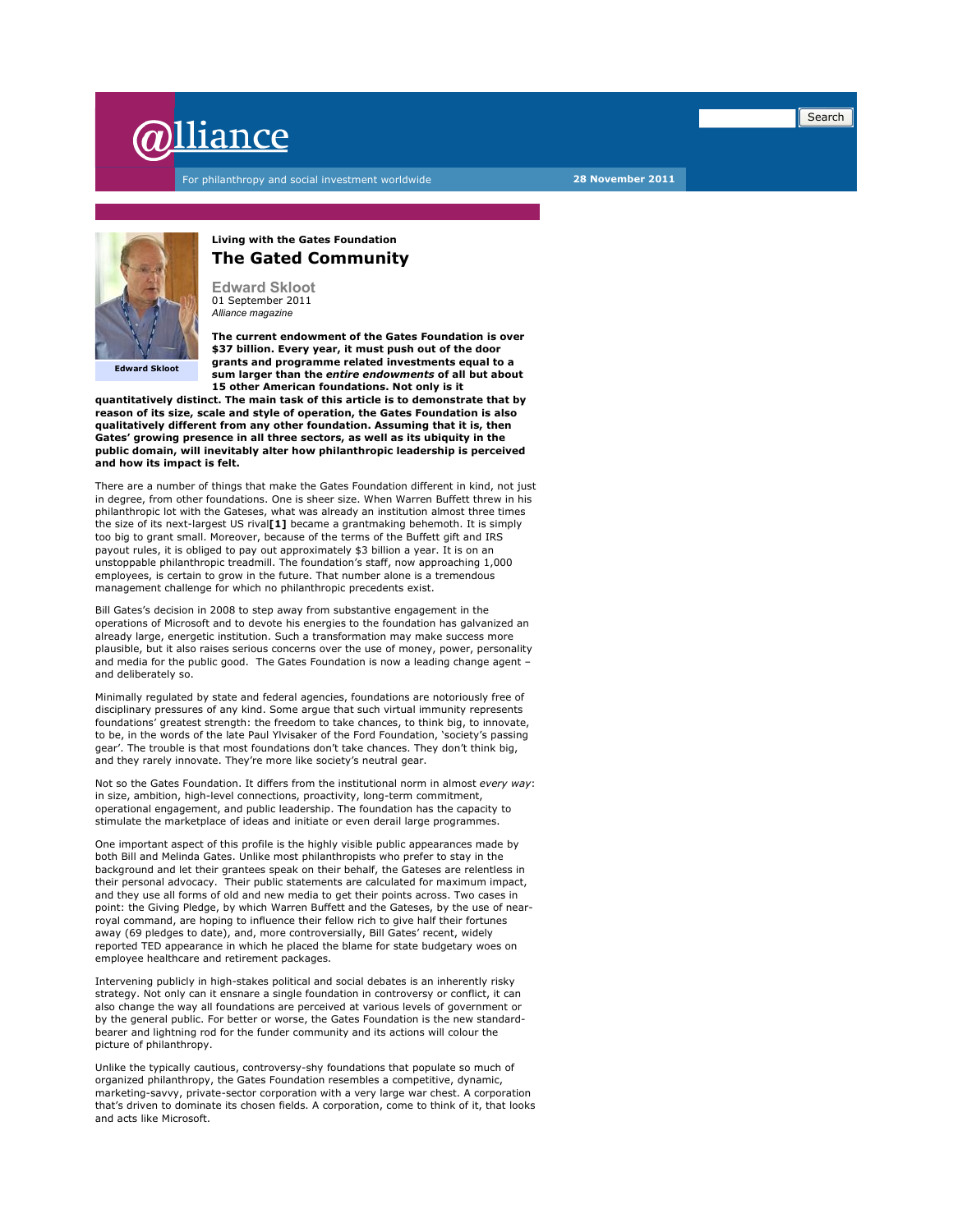#### **Gates in action: the Global Health Program**

Gates dominates international grantmaking. Joan Spero estimates that in 2008 (the latest available figures) Gates made 44.4 per cent of all international grants by US foundations, totalling over \$2.7 billion,**[2]** of which the Global Health Program has received the lion's share (almost 60 per cent) of annual grantmaking, largely targeted towards sub-Saharan Africa.

To date, the foundation has poured \$4.5 billion into vaccine R&D, and in January 2010 Bill Gates announced that the foundation would more than double its spending on vaccines over the next decade, to at least \$10 billion. The following June, Gates and its partners committed another \$4.3 billion to immunize as many as 243 million people by 2015.

Simultaneously, the foundation is assiduous in organizing and promoting international consortia to work on drug R&D in global public health. It has advocated for, and heavily funded, the development of an AIDS vaccine. It also works on vaccine development with international pharmaceutical companies such as GlaxoSmithKline and Merck. In partnership with national governments, the Clinton Health Access Initiative, international NGOs and other major players, Gates has directly intervened in the global market for drugs, driving down the prices of vaccines and dramatically expanding their availability to the poor.**[3]** It has made the case that sales to developing countries must have different price points. It has pioneered the move to guarantee the purchase of vaccines not yet developed or commercialized, thereby incentivizing corporations to develop and manufacture vaccines which they feel have no viable market.

The programme's multifaceted approach – combining deep-pocket funding with advocacy, promotion, political and diplomatic engagement, media use, and on-theground teaching, research and execution – represents an unprecedented strategic onslaught for a collaboration of funders, much less a single one.

This public, extremely large, long-term commitment distinguishes the Gates Foundation from all of its philanthropic peers. Because of its size and influence, global health now represents the largest category of international funding by all US foundations – 39 per cent in 2008.**[4]** It also enables the foundation to dominate global public health programmes and steer them toward its choices. Its involvement has therefore generated both praise and criticism. In 2007, the head of malaria programmes for the World Health Organization complained that the foundation's dominance of malaria research risked wiping out the WHO's policy-making function. Other scientists have accused Gates of, in effect, 'creating its own WHO'.**[5]** 

On the other hand, prior to the Gates Foundation's entry into the field, less than \$100 million was being spent annually on malaria research worldwide. From 2000 to 2008, Gates spent approximately \$1.2 billion on malaria. Nevertheless, tensions remain as the Gates-led initiative appears to have subordinated other approaches to its wellpromoted solutions.

### **Gates in action: the US education programme**

Work in education currently absorbs the largest share of the Gates Foundation's US Program budget. While specific actions differ from its implementation of its Global Health and Global Development Programs, there is remarkable similarity in the way it pursues its goals. For example, out of \$373 million spent on education in 2009, \$78 million went to advocacy. The president of the US Program, Allan Golston, recently stated that over the next five or six years the foundation intends to spend \$3.5 billion on educational change and will devote up to 15 per cent – over \$500 million – of that sum to advocacy.

Bill Gates has used the bully pulpit to advocate as forcefully for education reform as he has for vaccine development. An example is his widely publicized speech to the National Education Summit on High Schools early in 2005, when he declared that 'America's high schools are obsolete…even when they're working exactly as designed [they] cannot teach our kids what they need to know today.'**[6]**

Gates has taken a very large position in public education reform.**[7]** Between 2002 and 2008, the foundation allocated more than \$2 billion to make the case for, and then fund, the breaking up of large public high schools into smaller ones which would be able, it was asserted, to create better learning environments, help teachers and students teach and learn more effectively together, and create 'communities of learning' that would embody a complete cultural shift from the degraded and degrading educational environment.

Despite the paucity of hard evidence to support this assertion, with foundation support the small-schools programme became a cornerstone of thinking in the minds of many educational reformers, planners and administrators. The foundation became a marketmaker. In six years, it funded the establishment of more than 2,600 schools in 45 states and the District of Columbia, reaching well over 750,000 students.**[8]**

However, despite some success in New York City, where the programme was more complex and robust than in other places, in 2008 the small schools programme was all but dropped. The foundation has never fully explained this turnabout, though Bill Gates' 2009 Annual Letter gave some hints. 'Many of the small schools we invested in did not improve students' achievement in any significant way,' he wrote. Although he acknowledged that 'a few of the schools that we funded achieved something amazing', the foundation concluded that small schools were the wrong causal lever to transform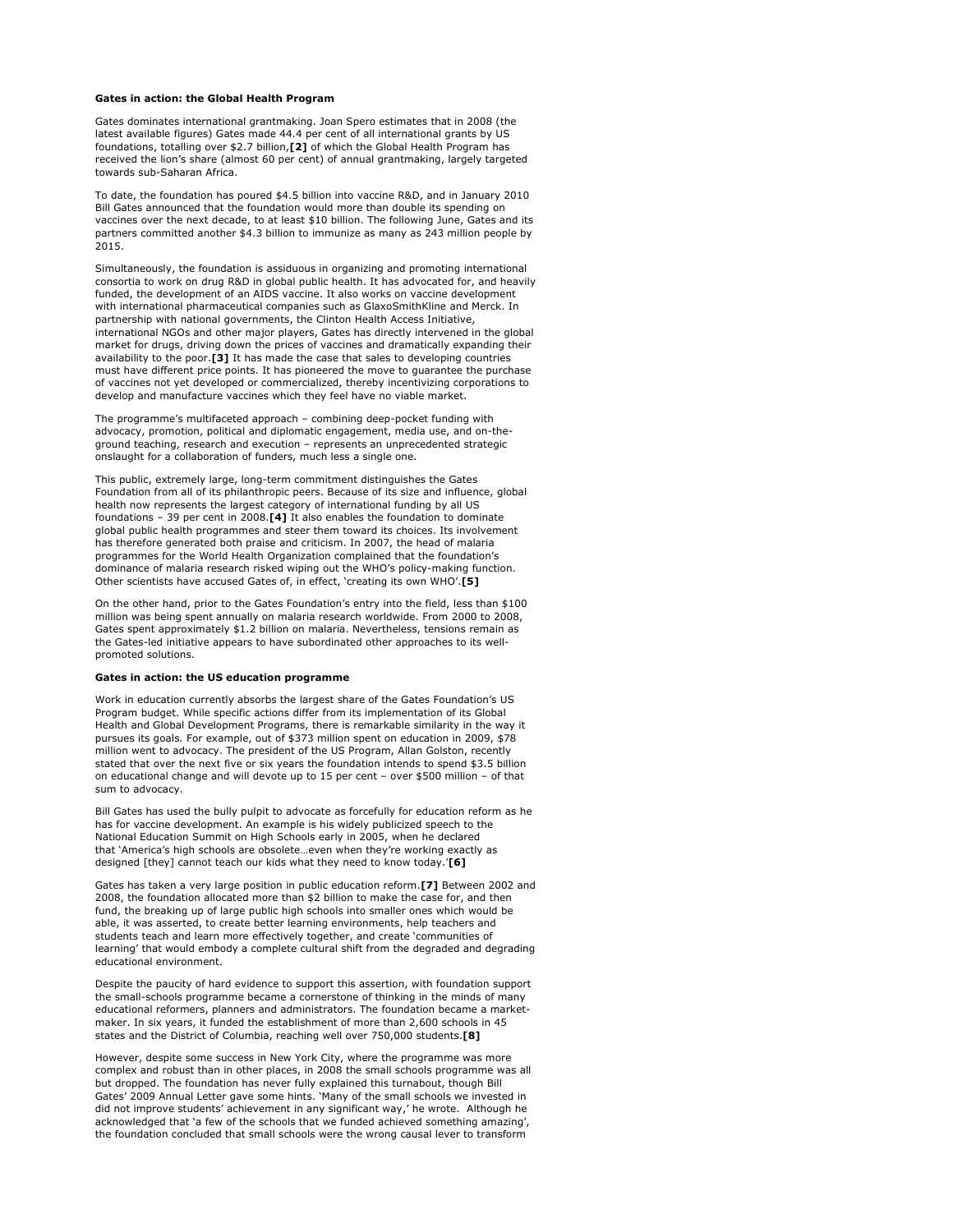troubled public schools. Its 'theory of change' seemed incorrect and was essentially dismissed. The small school initiative became leaderless and uncertain. The new silver bullets of choice appeared to be charter schools and more effective teachers.

Gates hasn't been alone in pressing for systemic change in the public educational system. Two other billion-dollar funders, the Eli and Edythe Broad Foundation and the Walton Family Foundation, have been equally aggressive. The three funders have sometimes collaborated on areas which include charter schools, standardized testing, national curricula, merit pay for teachers, reorganizing or closing underperforming schools, developing accurate data in and across funding sites, and improved management.

It can certainly be argued that education reform is so complex that only consortia of large, well-positioned change agents can make significant systems change in the public policy and schooling environment, but it is also legitimate to point out that when 'irresistible forces meet immovable objects' in the educational and political arena, more students may be hurt than helped. Nor did students and their families ask to be subjects in philanthropically driven educational experiments.

# **Conclusion: too big to fail?**

These two examples of the Gates Foundation's mission focus and strategic implementation are clearly similar in approach despite their different subject matter. The Gates Foundation's programmes rest not just on relentless research and data analysis, but on the passion and conviction of their proponents. This mix of research, data, passion, conviction, planning and decision-making around staggeringly complex social problems, it can be argued, may be the *only* way to decisively alter the status quo.

But maybe not. What if the analysis or proposed solution(s) is incorrect, or supremely hard to implement, or even counterproductive? And who pays the price when others pay the freight? Or when donors decide that the game isn't worth the candle any longer?

The small schools initiative also raises the unanswerable question of how much philanthropic money, even billions of dollars' worth, can effectively accomplish. As large and talented as the staff of the foundation (and of its allies) are, trying to develop, course correct, and implement its mission on such a grand scale can also look like hermetic decision-making, uncertain or destabilizing implementation, and/or overreaching toward solutions it cannot deliver on.

What is clear is that the Gates Foundation is determined to use its knowledge and vast power to make systems change. When under way, the initiatives resemble complex military campaigns. The foundation drives on every identifiable front to execute its mission. It uses unprecedented amounts of money, focused research and coalitions of allied funders, governments, corporations and international NGOs to dominate the field and accomplish its purposes. It employs old and new media skilfully. It uses Bill and Melinda Gates' access to the corridors of power, whether at Davos or the US Department of Education, to forge agreements consonant with its goals. Is this Paul Ylvisaker's 'passing gear' writ large, or a large vehicle barrelling down a policy highway, rolling over everything in its path? Or is it inescapably a mix of both?

Its visibility, energy, global involvement and huge financial commitment to its various causes virtually guarantee that the Gates Foundation will be found at or near the centre of many civic and social disputes. In addition, its very visibility, combined with its multi-platform advocacy, makes it an increasingly inviting, readily available target for those who oppose it.

The potentially profound impact of Gates Foundation initiatives on the lives of hundreds of millions of people also raises urgent questions of accountability. Despite its effort to consult with, and learn from, many external experts as well as recipients in the field, the foundation is not part of a democratic system of governance and not accountable to shareholders or stakeholders. Essentially, it runs enormous social-science experiments on large populations, many of whom have not consented to being experimented on (or from whom consent would be almost impossible to obtain).

That said, these experiments – in health research and delivery, in economic and social development, in education – may well produce social benefits unparallelled in history and may well forge pathways of beneficial change never before seen as even remotely possible. Thus, precisely because of its scale, size and capacity to *both* help and hurt, transparency in decision-making, openness in global and local operations, and frequent, candid reporting and discussion is very much needed. Those who believe in philanthropy as a force for good must be vigilant that the efforts receive a consonant amount of review, scrutiny and public discourse.

With years or decades needed to chart the success of the foundation's programmes, it will be necessary to take interim measurements to make essential course corrections. Such measurements can involve hundreds of important variables, and they are hard to keep in perspective and act on. Finding the delicate balance between faith in long-term impacts and ambiguous or conflicting short-term results; understanding that such great power can never bring total control or outrun unintended consequences; the laudable desire not to throw good money after bad; and the understandable reluctance to publicly admit mistakes or uncertainties – all will test CEO Jeff Raikes' conviction that failure is success by another name as long as one learns from it.